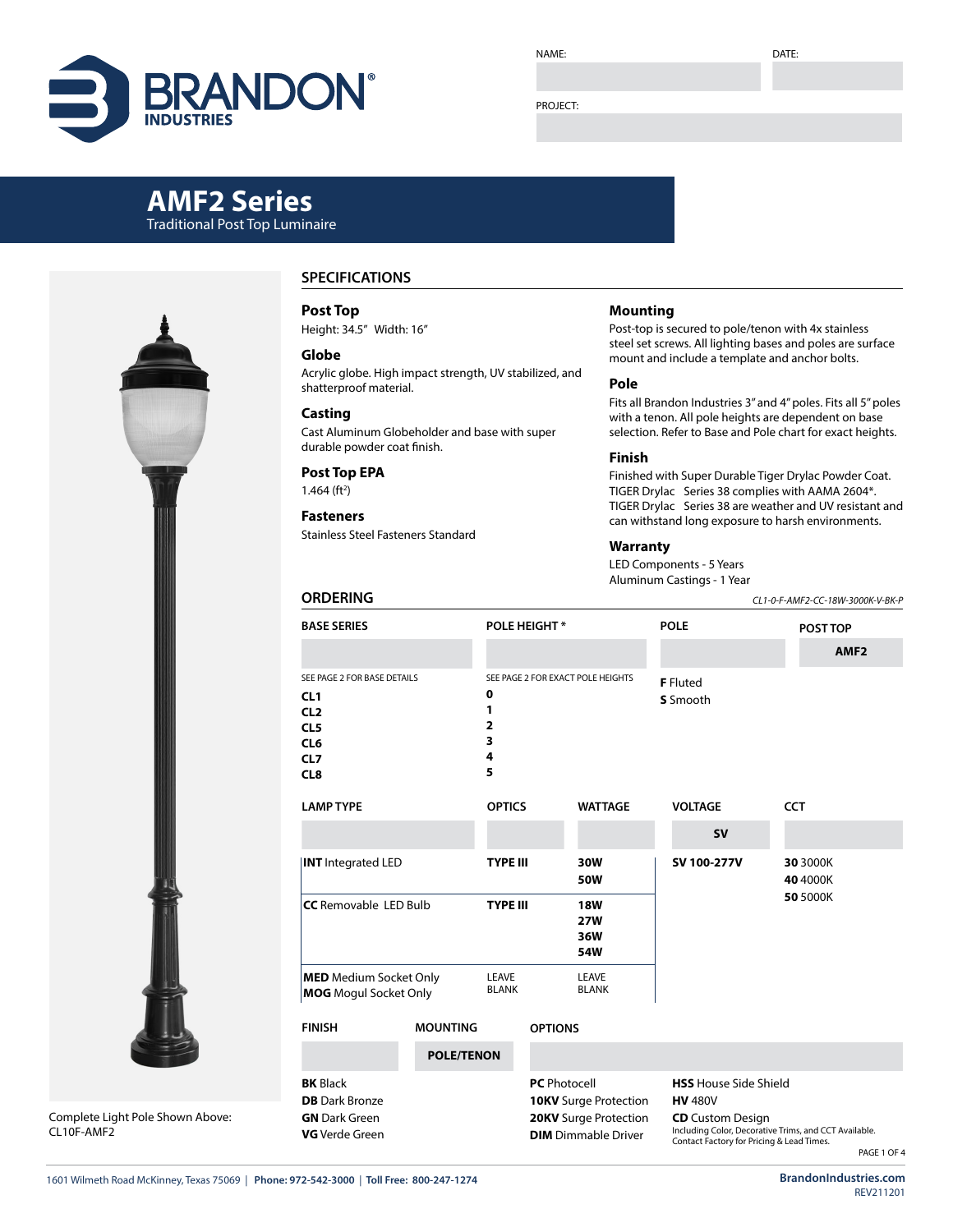

# **ENERGY CHART POLE OPTIONS FLUTED SMOOTH LAMP TYPE WATTAGE LUMEN LM/W INT 30W 3,300 110lm/w INT 50W 5,500 110lm/w CC 18W 2,520 140lm/w CC 27W 3,800 140lm/w CC 36W 5,000 140lm/w CC 54W 7,600 140lm/w**

## **OVERALL COMPLETE UNIT HEIGHT**

| <b>BASE</b>            |                | CL1    | CL <sub>2</sub>    | CL <sub>5</sub> | CL <sub>6</sub> | CL <sub>7</sub> | CL <sub>8</sub> |  |
|------------------------|----------------|--------|--------------------|-----------------|-----------------|-----------------|-----------------|--|
| <b>POLE DIAMETER</b>   |                | 3''    | $4^{\prime\prime}$ | 4 <sup>''</sup> |                 | 5''             | 4 <sup>''</sup> |  |
|                        | $\bf{0}$       | 9'4    | 10'4''             | 9'8''           | 9'10''          | 9'9''           | 9'4''           |  |
|                        |                | 10'4'' | 11'4''             | 10'8''          | 10'10"          | 10'9''          | 10'4''          |  |
| <b>BASE &amp; POLE</b> | $\overline{2}$ | 11'4'' | 12'4''             | 11'8''          | 11'10''         | 11'9''          | 11'4''          |  |
| <b>HEIGHTS</b>         | 3              | 12'4'' | 13'4''             | 12'8''          | 12'10"          | 12'9''          | 12'4''          |  |
|                        | 4              | 13'4'' | 14'4''             | 13'8''          | 13'10''         | 13'9''          | 13'4''          |  |
|                        | 5              | 14'4'' | 15'4''             | 14'8''          | 14'10"          | 14'9''          | 14'4''          |  |

## **BASE OPTIONS**



Qty. (3) – 1/2" Anchor Bolts Access Door – 5.5" tall x 4" wide



Qty. (4) – 3/4" Anchor Bolts Access Door – 9.5" tall x 11" wide



**CL1 CL2 CL5** Qty. (4) – 3/4" Anchor Bolts Access Door – 5" tall x 6" wide



**CL6 CL7 CL8** Qty. (4) – 3/4" Anchor Bolts Access Door – 9.5" tall x 9" wide



Qty. (3) – 3/4" Anchor Bolts Access Door – 9" tall x 9" wide



Qty. (3) – 3/4" Anchor Bolts Access Door – 7" tall x 7" wide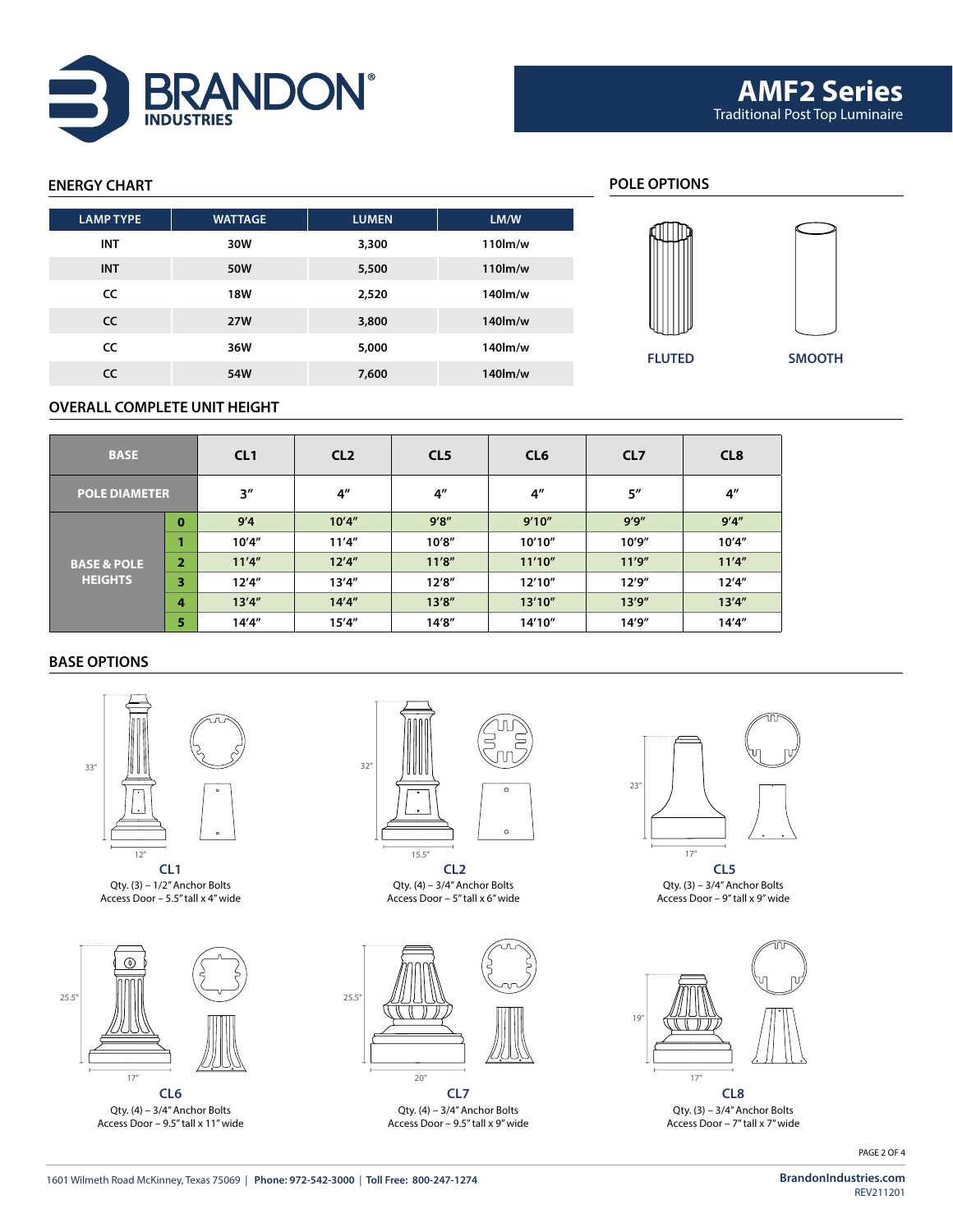

#### **EPA DATA - POLE AND BASE**

Maximum Allowable Effective Projected Area (EPA) for wind speed with 3-second gust.

| <b>PRODUCT</b>         |         | <b>BASE</b> |      | <b>ANCHOR</b>           |       | <b>POLE</b>        |       |        | MAX EPA - POST TOP FIXTURE (FT <sup>2</sup> )<br><b>WIND SPEED - MPH</b> |       |       |       |      |      |      |      |      |
|------------------------|---------|-------------|------|-------------------------|-------|--------------------|-------|--------|--------------------------------------------------------------------------|-------|-------|-------|------|------|------|------|------|
|                        | н       | Hgt         | Dia  | Qty                     | Dia   | OD                 | Wall  | Length | 105                                                                      | 110   | 120   | 130   | 140  | 150  | 160  | 170  | 180  |
| <b>CL1 FLUTED POLE</b> |         |             |      |                         |       |                    |       |        |                                                                          |       |       |       |      |      |      |      |      |
| CL <sub>10F</sub>      | 9'4''   | 33''        | 12"  | $\overline{\mathbf{3}}$ | 1/2"  | 3''                | 0.125 | 7'0''  | 4.32                                                                     | 3.87  | 3.13  | 2.56  | 2.10 | 1.74 | 1.44 | 1.19 | 0.98 |
| CL11F                  | 10'4''  | 33''        | 12"  | $\overline{\mathbf{3}}$ | 1/2'' | 3 <sup>n</sup>     | 0.125 | 8'0''  | 3.63                                                                     | 3.23  | 2.57  | 2.06  | 1.66 | 1.33 | 1.06 | 0.84 | 0.66 |
| CL12F                  | 11'4''  | 33''        | 12'' | $\overline{\mathbf{3}}$ | 1/2'' | 3''                | 0.125 | 9'0''  | 3.05                                                                     | 2.69  | 2.10  | 1.64  | 1.27 | 0.98 | 0.74 | 0.54 | 0.37 |
| CL13F                  | 12'4''  | 33''        | 12'' | 3                       | 1/2"  | 3''                | 0.125 | 10'0'' | 2.55                                                                     | 2.22  | 1.68  | 1.27  | 0.93 | 0.66 | 0.44 | 0.26 | 0.11 |
| CL14F                  | 13'4''  | 33''        | 12"  | $\overline{\mathbf{3}}$ | 1/2"  | 3 <sup>n</sup>     | 0.125 | 11'0'' | 2.11                                                                     | 1.81  | 1.31  | 0.93  | 0.62 | 0.38 | 0.18 | 0.01 |      |
| CL15F                  | 14'4''  | 33''        | 12"  | 3                       | 1/2'' | 3 <sup>n</sup>     | 0.125 | 12'0'' |                                                                          |       |       |       |      |      |      |      |      |
| <b>CL2 FLUTED POLE</b> |         |             |      |                         |       |                    |       |        |                                                                          |       |       |       |      |      |      |      |      |
| CL <sub>20</sub> F     | 10'4''  | 32"         | 12"  | $\overline{4}$          | 1/2'' | 4 <sup>n</sup>     | 0.125 | 8'0''  | 7.73                                                                     | 6.93  | 5.64  | 4.63  | 3.83 | 3.18 | 2.65 | 2.22 | 1.85 |
| CL <sub>21</sub> F     | 11'4''  | 32"         | 12"  | 4                       | 1/2'' | $4''$              | 0.125 | 9'0''  | 6.68                                                                     | 5.96  | 4.79  | 3.88  | 3.16 | 2.57 | 2.10 | 1.70 | 1.37 |
| CL <sub>22</sub> F     | 12'4''  | 32"         | 12"  | 4                       | 1/2'' | 4 <sup>n</sup>     | 0.125 | 10'0'' | 5.78                                                                     | 5.13  | 4.06  | 3.23  | 2.57 | 2.04 | 1.61 | 1.25 | 0.95 |
| CL <sub>23</sub> F     | 13'4''  | 32"         | 12'' | 4                       | 1/2"  | $4^{\prime\prime}$ | 0.125 | 11'0'' | 5.00                                                                     | 4.40  | 3.42  | 2.66  | 2.05 | 1.57 | 1.17 | 0.84 | 0.56 |
| CL24F                  | 14'4''  | 32"         | 12'' | $\sqrt{4}$              | 1/2"  | 4 <sup>n</sup>     | 0.125 | 12'0'' | 4.31                                                                     | 3.75  | 2.85  | 2.14  | 1.59 | 1.13 | 0.77 | 0.46 | 0.20 |
| CL25F                  | 15'4''  | 32"         | 12"  | $\overline{4}$          | 1/2"  | 4 <sup>n</sup>     | 0.125 | 13'0'' | 3.69                                                                     | 3.17  | 2.33  | 1.68  | 1.16 | 0.74 | 0.39 | 0.11 |      |
| <b>CL5 FLUTED POLE</b> |         |             |      |                         |       |                    |       |        |                                                                          |       |       |       |      |      |      |      |      |
| CL50F                  | 9'8''   | 23''        | 17'' | 3                       | 3/4'' | $4''$              | 0.125 | 8'0''  | 7.63                                                                     | 6.89  | 5.60  | 4.60  | 3.80 | 3.16 | 2.63 | 2.19 | 1.83 |
| CL51F                  | 10'8''  | 23''        | 17'' | $\overline{\mathbf{3}}$ | 3/4'' | 4 <sup>n</sup>     | 0.125 | 9'0''  | 6.57                                                                     | 5.92  | 4.76  | 3.85  | 3.13 | 2.55 | 2.08 | 1.68 | 1.35 |
| CL52F                  | 11'8''  | 23''        | 17'' | $\overline{\mathbf{3}}$ | 3/4'' | 4 <sup>n</sup>     | 0.125 | 10'0'' | 5.67                                                                     | 5.10  | 4.03  | 3.21  | 2.55 | 2.02 | 1.59 | 1.23 | 0.93 |
| CL53F                  | 12'8''  | 23''        | 17'' | $\overline{\mathbf{3}}$ | 3/4'' | 4 <sup>n</sup>     | 0.125 | 11'0'' | 4.89                                                                     | 4.37  | 3.40  | 2.64  | 2.03 | 1.55 | 1.15 | 0.82 | 0.54 |
| CL54F                  | 13'8''  | 23''        | 17'' | $\overline{\mathbf{3}}$ | 3/4'' | $4''$              | 0.125 | 12'0'' | 4.20                                                                     | 3.73  | 2.83  | 2.12  | 1.57 | 1.12 | 0.75 | 0.44 | 0.19 |
| CL55F                  | 14'8''  | 23''        | 17'' | $\overline{3}$          | 3/4'' | 4 <sup>n</sup>     | 0.125 | 13'0'' | 3.59                                                                     | 3.15  | 2.31  | 1.66  | 1.14 | 0.72 | 0.38 | 0.09 |      |
| <b>CL6 FLUTED POLE</b> |         |             |      |                         |       |                    |       |        |                                                                          |       |       |       |      |      |      |      |      |
| CL60F                  | 9'10''  | 25.5''      | 17'' | $\overline{4}$          | 3/4'' | 4 <sup>n</sup>     | 0.125 | 8'0''  | 7.68                                                                     | 6.89  | 5.60  | 4.60  | 3.80 | 3.16 | 2.63 | 2.19 | 1.83 |
| CL61F                  | 10'10"  | 25.5''      | 17'' | $\overline{a}$          | 3/4'' | $4''$              | 0.125 | 9'0''  | 6.64                                                                     | 5.92  | 4.76  | 3.85  | 3.13 | 2.55 | 2.08 | 1.68 | 1.35 |
| CL62F                  | 11'10"  | 25.5''      | 17'' | $\overline{4}$          | 3/4'' | $4''$              | 0.125 | 10'0'' | 5.74                                                                     | 5.10  | 4.03  | 3.21  | 2.55 | 2.02 | 1.59 | 1.23 | 0.93 |
| CL63F                  | 12'10'' | 25.5''      | 17'' | 4                       | 3/4'' | 4 <sup>n</sup>     | 0.125 | 11'0'' | 4.97                                                                     | 4.37  | 3.40  | 2.64  | 2.03 | 1.55 | 1.15 | 0.82 | 0.54 |
| CL64F                  | 13'10"  | 25.5''      | 17'' | $\overline{4}$          | 3/4'' | $4''$              | 0.125 | 12'0'' | 4.28                                                                     | 3.73  | 2.83  | 2.12  | 1.57 | 1.12 | 0.75 | 0.44 | 0.19 |
| CL65F                  | 14'10'' | 25.5''      | 17'' | $\overline{4}$          | 3/4'' | 4 <sup>n</sup>     | 0.125 | 13'0'' | 3.66                                                                     | 3.15  | 2.31  | 1.66  | 1.14 | 0.72 | 0.38 | 0.09 |      |
| <b>CL7 FLUTED POLE</b> |         |             |      |                         |       |                    |       |        |                                                                          |       |       |       |      |      |      |      |      |
| CL70F                  | 9'10''  | 24''        | 20'' | $\overline{a}$          | 3/4'' | $5''$              | 0.188 | 8'0''  | 17.19                                                                    | 15.53 | 12.81 | 10.69 | 9.01 | 7.65 | 6.54 | 5.62 | 4.85 |
| CL71F                  | 10'10"  | 24''        | 20'' | $\overline{4}$          | 3/4'' | 5''                | 1.188 | 9'0''  | 15.17                                                                    | 13.66 | 11.20 | 9.29  | 7.77 | 6.54 | 5.54 | 4.71 | 4.01 |
| CL72F                  | 11'10"  | 24''        | 20'' | $\overline{4}$          | 3/4'' | 5''                | 2.188 | 10'0'' | 13.46                                                                    | 12.09 | 9.84  | 8.09  | 6.71 | 5.59 | 4.67 | 3.91 | 3.28 |
| CL73F                  | 12'10"  | 24''        | 20'' | $\overline{4}$          | 3/4'' | 5''                | 3.188 | 11'0'' | 11.99                                                                    | 10.73 | 8.66  | 7.05  | 5.78 | 4.75 | 3.91 | 3.21 | 2.63 |
| CL74F                  | 13'10"  | 24''        | 20'' | 4                       | 3/4'' | $5^{\prime\prime}$ | 4.188 | 12'0'' | 10.70                                                                    | 9.53  | 7.62  | 6.14  | 4.96 | 4.00 | 3.22 | 2.58 | 2.04 |
| CL75F                  | 14'10'' | 24''        | 20'' | 4                       | 3/4'' | $5''$              | 5.188 | 13'0'' | 9.56                                                                     | 8.47  | 6.70  | 5.31  | 4.21 | 3.33 | 2.60 | 2.00 | 125Q |
| <b>CL8 FLUTED POLE</b> |         |             |      |                         |       |                    |       |        |                                                                          |       |       |       |      |      |      |      |      |
| CL80F                  | 9'4''   | 19''        | 17'' | 3                       | 3/4'' | 4 <sup>n</sup>     | 0.125 | 8'0''  | 7.63                                                                     | 6.85  | 5.56  | 4.56  | 3.77 | 3.13 | 2.60 | 2.17 | 1.81 |
| CL81F                  | 10'4''  | 19''        | 17'' | $\overline{\mathbf{3}}$ | 3/4'' | 4''                | 0.125 | 9'0''  | 6.60                                                                     | 5.89  | 4.73  | 3.82  | 3.11 | 2.53 | 2.05 | 1.66 | 1.33 |
| CL82F                  | 11'4''  | 19''        | 17'' | $\overline{\mathbf{3}}$ | 3/4'' | 4''                | 0.125 | 10'0'' | 5.71                                                                     | 5.06  | 4.01  | 3.18  | 2.53 | 2.00 | 1.57 | 1.21 | 0.91 |
| CL83F                  | 12'4''  | 19''        | 17'' | $\overline{\mathbf{3}}$ | 3/4'' | 4''                | 0.125 | 11'0'' | 4.94                                                                     | 4.34  | 3.37  | 2.61  | 2.01 | 1.53 | 1.13 | 0.80 | 0.53 |
| CL84F                  | 13'4''  | 19''        | 17'' | $\overline{\mathbf{3}}$ | 3/4'' | $4^{\prime\prime}$ | 0.125 | 12'0'' | 4.25                                                                     | 3.70  | 2.80  | 2.10  | 1.55 | 1.10 | 0.73 | 0.43 | 0.17 |
| CL85F                  | 14'4''  | 19''        | 17'' | 3                       | 3/4'' | 4 <sup>n</sup>     | 0.125 | 13'0'' | 3.64                                                                     | 3.13  | 2.29  | 1.64  | 1.12 | 0.70 | 0.36 | 0.08 |      |
| <b>NOTES</b>           |         |             |      |                         |       |                    |       |        |                                                                          |       |       |       |      |      |      |      |      |

1. The pole material is aluminum extrusion per ASTM B221 alloy 6005 Temper T5 (35 ksi yield strength min, 15 ksi at welds per Table A.3.5 of the Aluminum Design Manual, 2010).

2. The pole is welded onto a cast aluminum base. Construction of the pole is continuous, with the exception of AB4, which requires a hand hole.

3. The maximum allowable EPA for signage is derived from: • The maximum allowable bending stress at the welded jointbetween the pole and the base,

• The maximum deflection at the top end of the pole being ≤ 5% of the exposed pole length with a 100-lb

force applied at the top of pole, and

• The projected area of pole and sign combined.<br>A The geometric center of the light fixture area is along the centerline of the light pole (i.e. symmetric wind loading)<br>and centered at height, H plus half of the fixture h

5. The fixture is defined as the structure mounted to the top of the light pole. 6. The fixture height is assumed to be 38 in.

7. Pole bases and anchorage are to be engineered by others. 8. Reference ASCE 7-10 for wind forces. Exposure C category. Consult ASCE 7-10 for basic wind speeds in the

desired site locations. 9. The lights are not located near ridges, escarpments, or axisymmetric hills. Consult with an engineer for these

applications. 10. Local codes and standards applied by others.

11. View the wind zone map of the US here: [BrandonIndustries.com/EPA-Wind/](http://BrandonIndustries.com/EPA-Wind/)

PAGE 3 OF 4